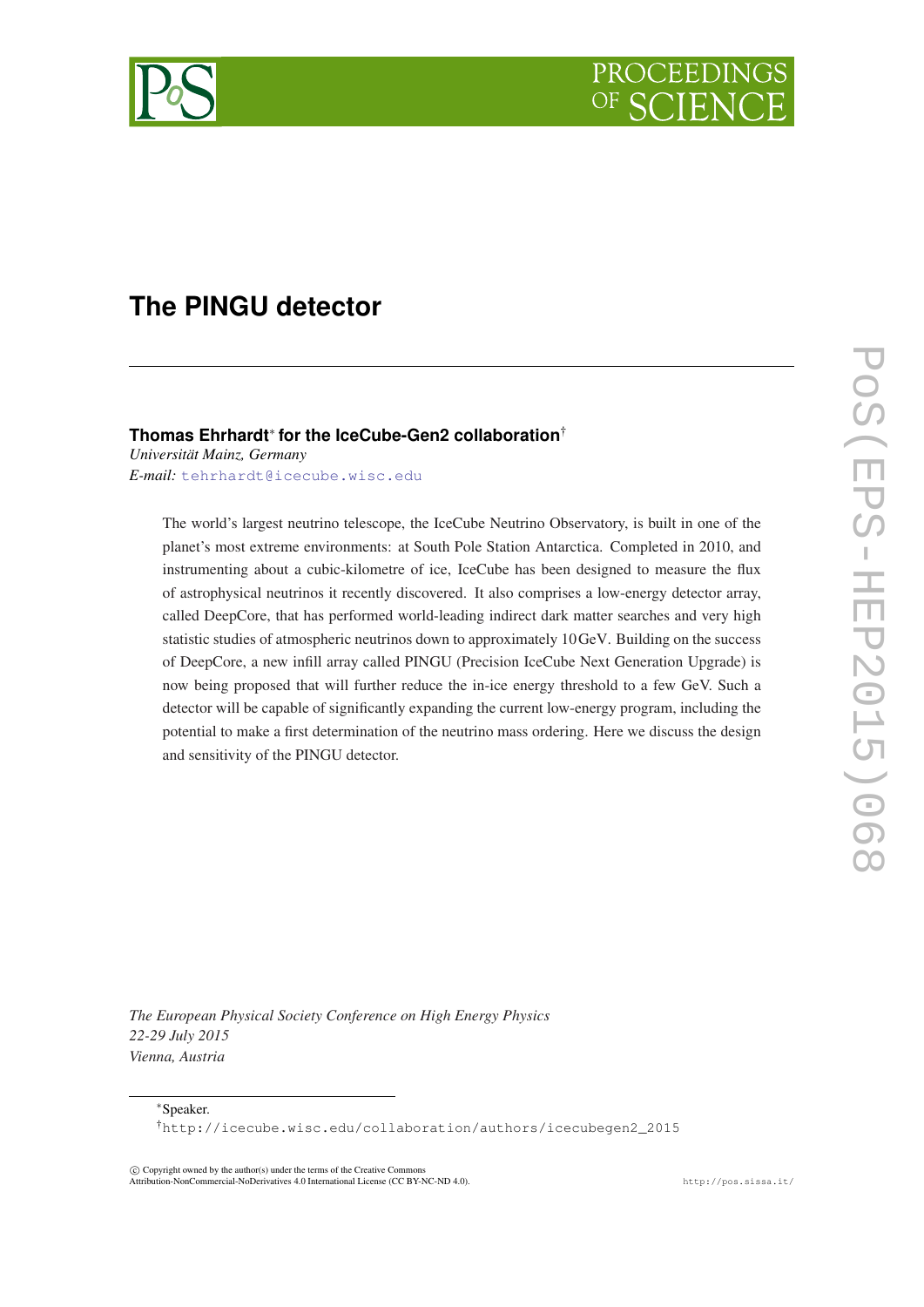# 1. Introduction

Three-flavour neutrino oscillations have become a widely accepted effect by now. Here, massive neutrinos come with both mass and flavour eigenstates, which are rotated versions of each other, connected by the  $3 \times 3$  neutrino mixing matrix [[1](#page-5-0)]. When a neutrino is produced in a certain flavour eigenstate,  $\alpha$ , there is a non-vanishing probability  $P_{\alpha \to \beta}$  that it will be detected as a different flavour eigenstate, β, after having travelled a distance *L*.

First clear evidence for this quantum mechanics phenomenon, which successfully explains both the so-called "solar neutrino problem" as well as the atmospheric neutrino anomaly, was found by Super-Kamiokande in 1998 [\[2\]](#page-5-0), through the measurement of the zenith angle distribution of atmospheric neutrinos. Since then, experiments detecting neutrinos from other sources, such as particle accelerators, nuclear reactors, and the Sun, have contributed to solidifying the 3-flavour oscillation scenario and constraining the free parameters of the mixing matrix. Still largely unknown as of today is the value of the CP-violating phase  $\delta_{\rm CP}$ .

Also still to be resolved is the question of the neutrino mass hierarchy, i.e. the sign of the squared mass difference  $\Delta m_{32}^2$  between the second and third mass eigenstate. The hierarchy is referred to as "normal" if  $\Delta m_{32}^2 > 0$ , i.e. if the third mass eigenstate is the heaviest, and as "inverted" otherwise. The fact that the 1-3 mixing angle  $\theta_{13}$  has been found to be rather large [\[3\]](#page-6-0) makes it conceivable that huge megaton-scale atmospheric neutrino detectors such as the planned Precision IceCube Next Generation Upgrade (PINGU) [\[4\]](#page-6-0) will allow for an unambiguous determination of the mass hierarchy on relatively short time scales, by exploiting matter effects in the Earth that characteristically alter the oscillation probabilities. Apart from neutrino oscillation measurements, the physics reach of PINGU includes the indirect search for dark matter as well as the detection of supernova neutrinos. In addition, PINGU will explore the possibility of using neutrinos for the first time in order to conduct Earth tomography studies.

This document first introduces the existing IceCube detector and the layout and design of PINGU. We then focus on the measurement of the mass hierarchy and discuss the predicted sensitivity, before presenting the ability of PINGU to precisely determine the "atmospheric" oscillation parameters  $\theta_{23}$  and  $\Delta m_{31}^2$ , as well as its performance at conducting precision tests of the standard 3-flavour  $v_{\tau}$  appearance prediction.

# 2. From IceCube to PINGU

The IceCube Neutrino Observatory [\[5\]](#page-6-0), constructed at the location of the Amundsen-Scott South Pole Station in Antarctica, is a cubic-kilometre Cherenkov neutrino detector, instrumenting the glacial ice at depths between 1450m and 2450m. 5160 digital optical modules (DOMs) – glass pressure spheres enclosing one downward-facing  $10''$  PMT each – are distributed on 86 strings, eight of which are part of the more densely instrumented DeepCore array, with inter-string spacings ranging from around 40m up to 70m, compared to a typical spacing of 125m in IceCube (cf. Fig. [1\)](#page-2-0).

IceCube is designed to detect the interactions of high-energy neutrinos, and has already discovered a neutrino flux that is of astrophysical origin [[6\]](#page-6-0), whereas DeepCore is sensitive to maximum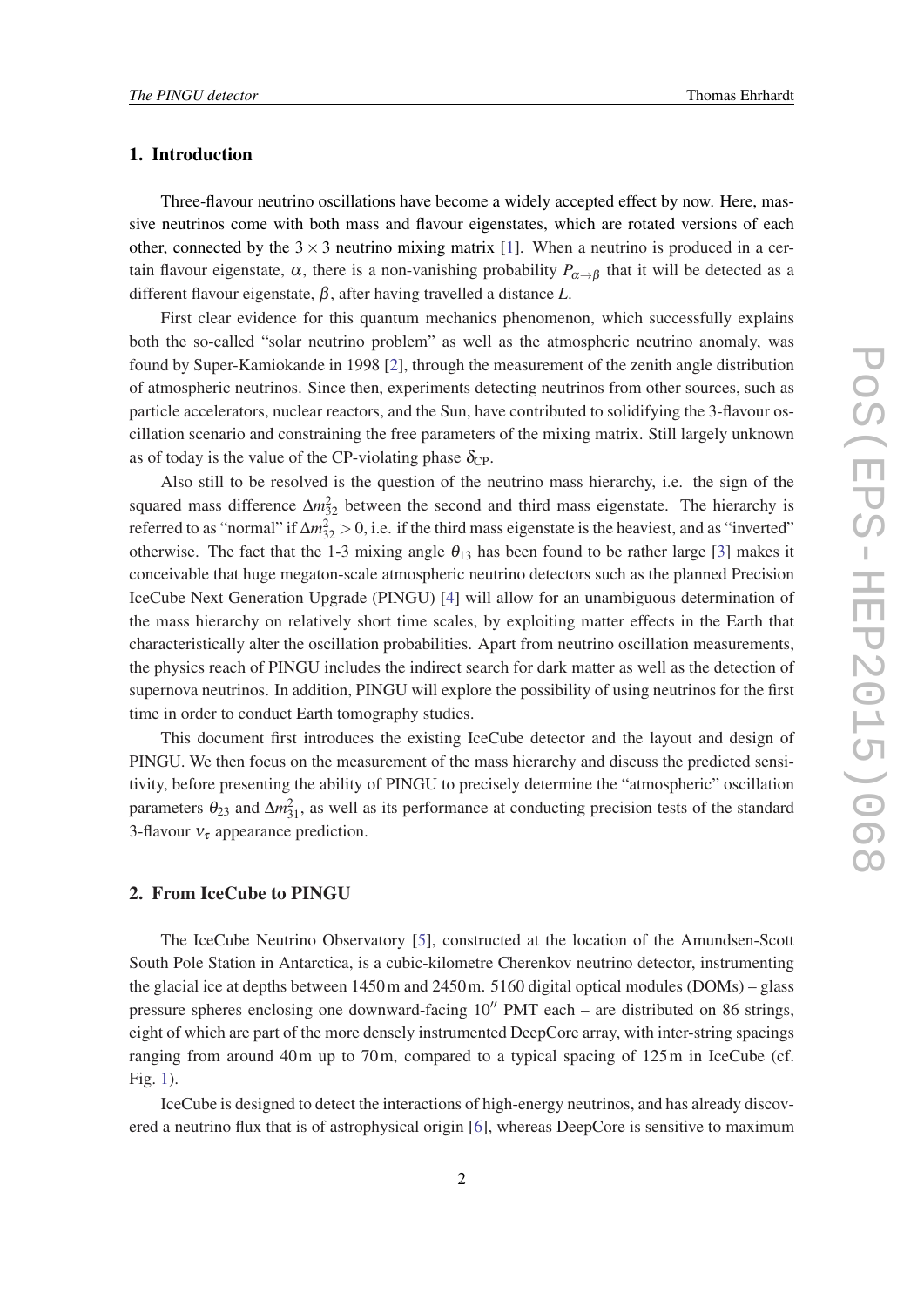<span id="page-2-0"></span>disappearance of muon neutrinos at an energy of around  $E<sub>v</sub> = 25 \text{ GeV}$ , and has thereby proven to be able to provide competitive measurements of the atmospheric oscillation parameters [[7](#page-6-0)].

Making use of an increased PMT density, and closely following the design of DeepCore, PINGU will lower the neutrino detection threshold of the whole array even further, down to a few GeV. Extensive geometry optimisation studies have resulted in a modified detector layout compared to the one presented in [\[4\]](#page-6-0): 40 additional strings will be deployed within the lower part of DeepCore, where the ice properties are most beneficial to the detection of the Cherenkov light. The strings will be spaced apart 22m horizontally on average, and they will be equipped with 96 optical modules each, with a vertical spacing of only 3m. The predicted fractional neutrino energy resolution with this detector configuration amounts to around 20% for energies exceeding 10GeV, and the uncertainty on the cosine of



Figure 1: Top-down view of the proposed PINGU detector. The coordinates of the closest IceCube and the DeepCore strings are depicted in black and red, respectively.

the reconstructed zenith angle is about 0.15 at 10GeV, improving with increasing energy.

While dedicated calibration devices will be making in situ measurements of detector related systematics, due to its location, the PINGU sub-array will allow extending the active veto capabilities demonstrated by DeepCore [[7](#page-6-0)], and thus further enhance the atmospheric muon background rejection.

### 3. Neutrino Oscillation Physics with PINGU

# 3.1 Neutrino mass hierarchy

The design of the PINGU detector is adapted to one of its main physics goals: the decisive determination of the neutrino mass hierarchy. This can be revealed via the measurement of matter effects altering the oscillation probabilities of the vacuum regime as atmospheric neutrinos traverse the Earth. Through the MSW effect [[8](#page-6-0), [9\]](#page-6-0), resonant enhancement of the  $v_\mu$  survival and  $v_e \leftrightarrow v_\mu$ transition probabilities will occur at energies below 10GeV if the hierarchy is normal, while the corresponding anti-neutrino channels are affected if the inverted hierarchy is realised in nature. In addition, "parametric enhancement" [\[10](#page-6-0)] occurs due to a jump in the density profile at the boundary between the Earth's mantle and core [[11\]](#page-6-0). Which mechanism dominates depends on the neutrino's zenith angle  $\theta_v$  as well as on its energy  $E_v$ , with resonant enhancement playing a role for neutrinos that only cross the Earth's mantle, i.e. when cos  $\theta_v \gtrsim -0.84$ . For energies exceeding 15GeV, the probability for both electron neutrinos and anti-neutrinos to oscillate into their muon flavour counterparts becomes increasingly small, and the different mass hierarchies become less and less distinguishable [[10\]](#page-6-0).

Even though, to first order, the matter effect is symmetric under the exchange of both hierarchy and charge ( $v \leftrightarrow \bar{v}$ ), charge discrimination is not strictly necessary in order to determine the hierarchy. The atmospheric flux of neutrinos exceeds that of anti-neutrinos by some 10%, and the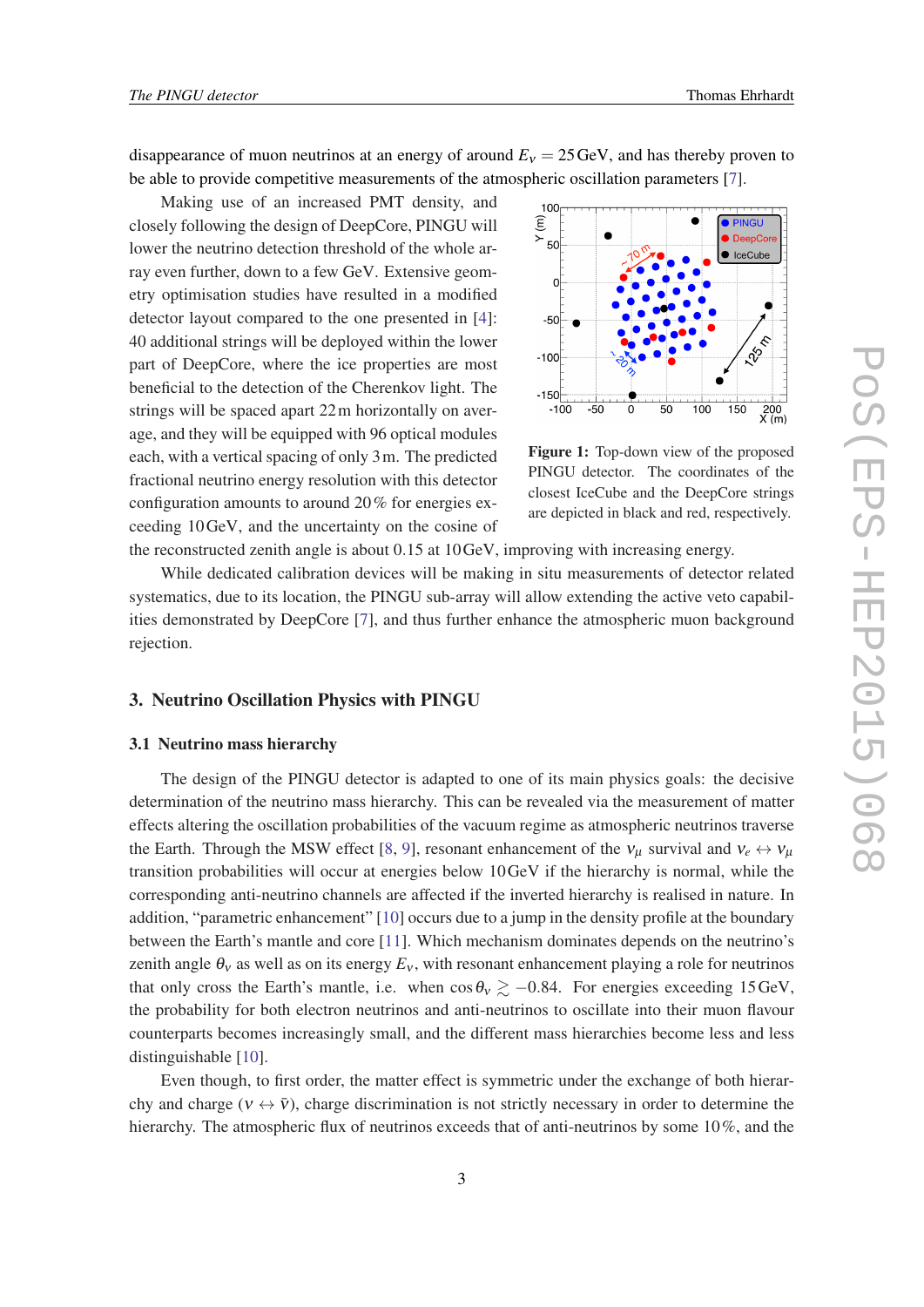

Figure 2: Difference in annual event rates between the normal and inverted hierarchy after background rejection cuts, for events classified as track-like (left) and cascade-like (right).

neutrino cross-sections are approximately a factor two larger than those of anti-neutrinos, resulting in a net asymmetry of count rates at the detector. It does however explain the need for a megatonscale detector to reach sufficient event statistics, so that the few percent residuals in the sensitive region can be resolved.

Fig. 2 shows the difference in annual event rate between the normal and inverted hierarchy for track- and cascade-like events after rejection cuts in PINGU, binned in cosine of the reconstructed neutrino zenith angle and reconstructed neutrino energy. Clearly, despite the dilution brought about by limited angular and energy resolution, there are disjunct regions that exhibit either higher or lower rates under each of the hierarchies, and which permit determination of the hierarchy – provided good control of systematic effects.

### 3.1.1 Sensitivity

We have developed two different methods to evaluate the sensitivity of PINGU to the neutrino mass hierarchy. The first one makes use of a large ensemble of Poisson-fluctuated pseudoexperiments drawn from a set of fiducial parameters within each hierarchy, in order to determine the median sensitivity  $\alpha$ , with second kind error probability  $\beta = 0.5$ . Here, for each pseudoexperiment we determine the best fitting parameter values for both hierarchies in order to find the median log-likelihood ratio (LLR) under the assumed true hierarchy. The parameters of the alternative hierarchy that best fit the assumed true hierarchy hypothesis are used to obtain the second LLR distribution. This distribution then allows to estimate the probability of misidentifying the true hierarchy, which is converted into the significance of rejecting the other hierarchy.

The second approach employs the " $\Delta \chi^2$ " method often encountered in the literature, which corresponds to the sum of the weighted squared differences between the expected experimental outcomes under the two hierarchies, minimised over the parameters within the opposite hierarchy. Typically, it is evaluated as a  $\chi^2$  with 1 degree of freedom, a valid approach if the relevant distribution is normal [\[12](#page-6-0)].

The median sensitivity obtained in the LLR approach, transformed into a corresponding number of Gaussian standard deviations, is shown as a function of exposure of the fully completed detector in the left panel of Fig. [3](#page-4-0) for the current global best fit values of  $\theta_{23}$  and  $\Delta m_{31}^2$  [\[13](#page-6-0)]; it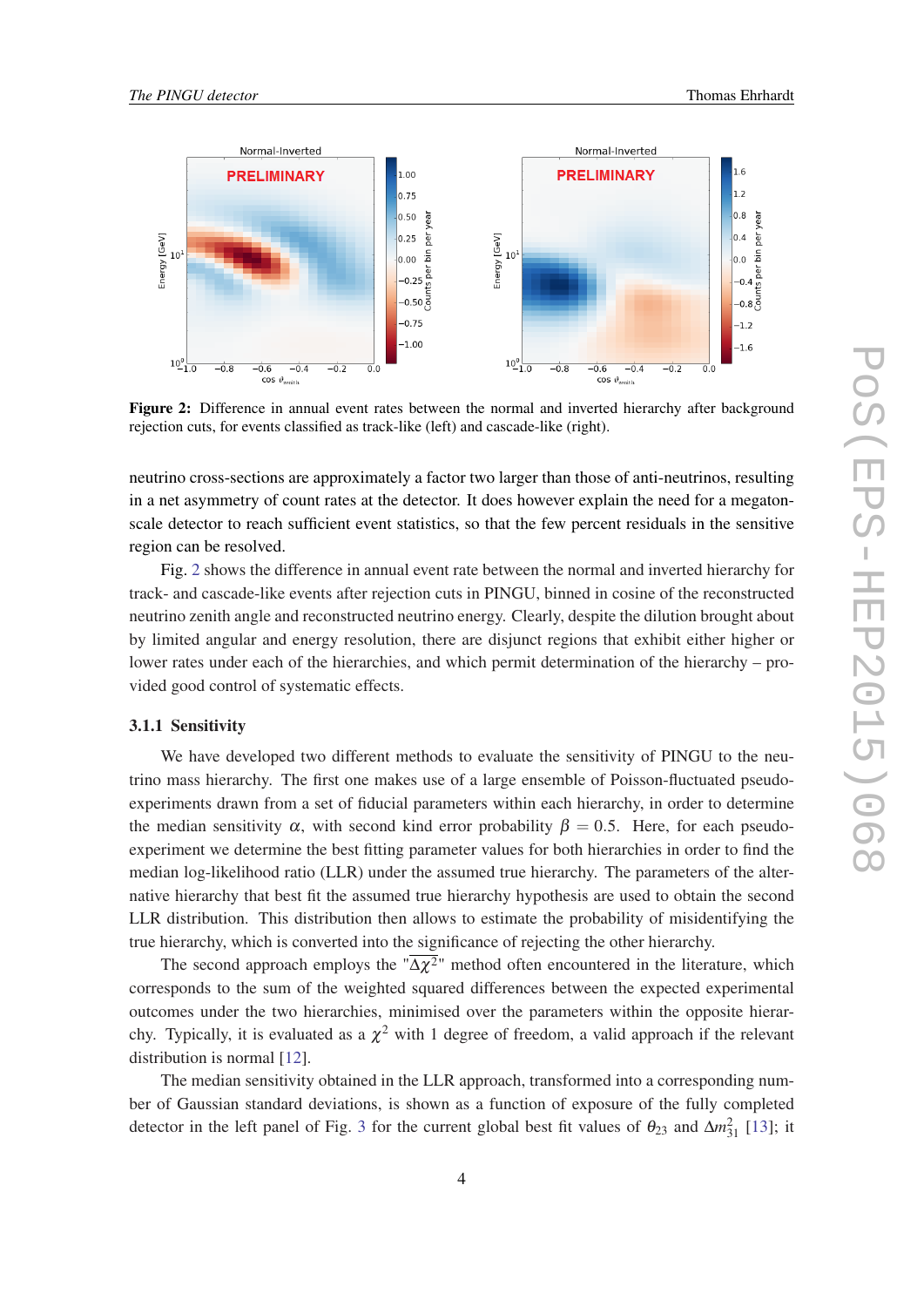<span id="page-4-0"></span>

Figure 3: PINGU neutrino mass hierarchy sensitivity, with individual points obtained with the LLR method, vs. years of data taking with the full detector (left), and  $\sin^2\theta_{23}$  (right). In the latter case, the lines stem from the " $\Delta \chi^2$ " approach. See text for details.

reaches  $3\sigma$  after slightly more than three years of data, regardless of the hierarchy. The right panel, on the other hand, shows the dependence of the sensitivity on  $\sin^2 \theta_{23}$ , after three years of data taking. The normal hierarchy together with  $\sin^2 \theta_{23} > 0.5$  would be most beneficial to the hierarchy determination because the matter induced asymmetry is strongest and the rates are highest in this configuration. For smaller values of  $\theta_{23}$  in the normal hierarchy, second octant solutions in the inverted hierarchy result in more compatible fits. Note that while the points were obtained with the LLR method, the remainder of the parameter space was probed using the faster  $\Delta \chi^2$  approach.

Apart from the atmospheric oscillation parameters  $\theta_{23}$ ,  $\theta_{13}$  and  $\Delta m_{31}^2$ , the results presented here include the following systematic effects: parameters describing errors in the energy scale and the overall flux/effective area, the ratio of  $v_e$  to  $v_u$  present in the atmospheric flux, the flux spectral index, and one systematic covering uncertainty of both the  $v$  to  $\bar{v}$  flux ratio and their relative crosssections. For  $\theta_{23}$  and  $\Delta m_{31}^2$ , no prior knowledge is assumed, while e.g. the energy scale has a 10% Gaussian prior on it, which is based on recent detector calibration data. In addition, studies involving detailed neutrino-nucleon interaction parameters [\[14](#page-6-0)] and a large number of atmospheric flux systematics have been and are being carried out, finding only small impact on the sensitivity.

#### 3.2 Atmospheric oscillation parameters

With its low energy threshold, the PINGU detector also has good sensitivity to the neutrino oscillation parameters, most notably the atmospheric parameters  $\theta_{23}$  and  $\Delta m_{31}^2$ , currently known with 3 $\sigma$  relative precision of 32% and 11%, respectively [[13\]](#page-6-0). For a given set of true values under each neutrino mass hierarchy, the likelihood-based analysis presented in the previous section, taking into account both the cascade- and track-like channel and assuming that the hierarchy is correctly identified, yields the expected constraints on the atmospheric parameters. These are shown for 3 years of exposure and the normal hierarchy in the left panel of Fig. [4](#page-5-0).

#### 3.3  $v_{\tau}$  appearance

PINGU's ability to perform a measurement of  $v<sub>\tau</sub>$  appearance will complement the neutrino mass hierarchy and atmospheric oscillation parameter measurements described above. While the OPERA experiment has discovered  $v_{\tau}$  appearance at larger than 5  $\sigma$  significance with the recent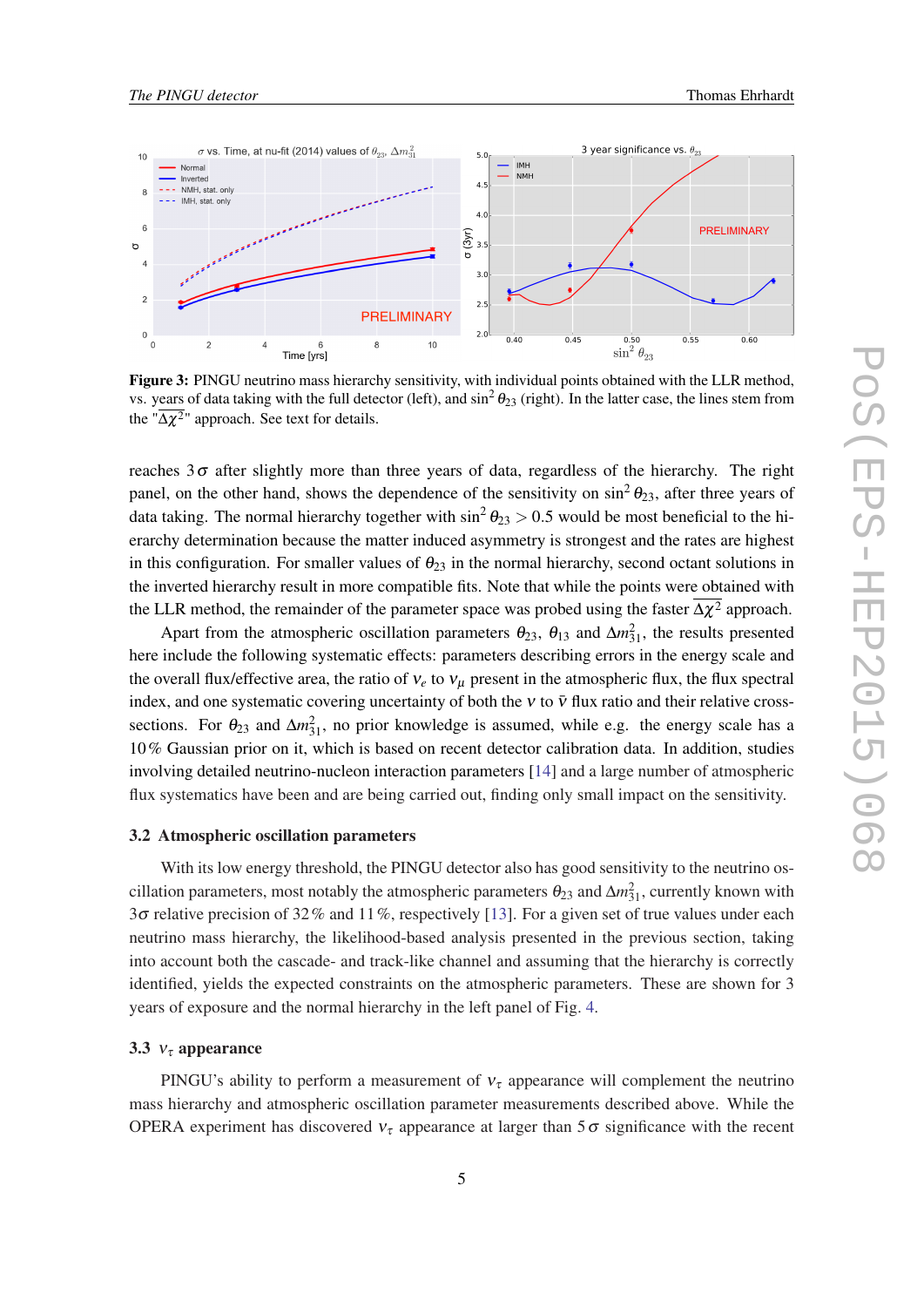<span id="page-5-0"></span>

Figure 4: *Left:* Projected PINGU constraints (90% C.L.) on atmospheric oscillation parameters after 3 years of exposure, with existing results from IceCube/DeepCore and (projected) sensitivities from T2K and NOvA. *Right:* PINGU  $v<sub>r</sub>$  appearance normalisation precision versus exposure time. See text for details.

detection of a fifth  $v<sub>\tau</sub>$  candidate event [\[15\]](#page-6-0), PINGU can yield further knowledge about the validity of the current standard 3-flavour oscillation model, by a comparison between the rate of  $v_{\tau}$  appearance to that of disappearance of  $v_{\mu}$  in the atmospheric neutrino flux. Non-compatibility between these would be a clear indication of new physics, brought about e.g. by non-unitarity of the leptonic mixing matrix due to the existence of sterile neutrinos or non-standard interactions.

Using the same atmospheric muon rejection criteria as the mass hierarchy analysis, but selecting a purer sample of events classified as cascade-like, a preliminary study has been performed that searches for  $v_{\tau}$  appearance in PINGU. In this sample, 1.7 k  $v_{\tau}$ -induced events are expected per year, with a background of 11.2 k events. Since no  $v<sub>\tau</sub>$  are present in the unoscillated flux, the signal is concentrated in the upgoing region, while the background is concentrated closer to the horizon. A statistically significant measurement of  $v<sub>\tau</sub>$  appearance is possible even though the background dominates in the upgoing region, and a 10% precision on the  $v<sub>\tau</sub>$  normalisation is achievable after six months of exposure, as depicted in the right panel of Fig. 4.

# 4. Conclusion

PINGU's low neutrino detection energy threshold will make accessible the signature of the still unknown hierarchy of neutrino masses, enable a precision measurement of neutrino oscillation parameters, and will allow searching for dark matter particles of low mass. As an integral part of the planned upgrades to the IceCube neutrino observatory, the PINGU detector will thus greatly enhance the reach of the firmly established IceCube/DeepCore particle physics program.

#### References

- [1] Z. Maki, M. Nakagawa and S. Sakata, *Prog. Theor. Phys.* 28, 870 (1962)
- [2] Y. Fukuda *et al.* (Super-Kamiokande Collaboration), *Phys. Rev. Lett.* 81, 1562 (1998)